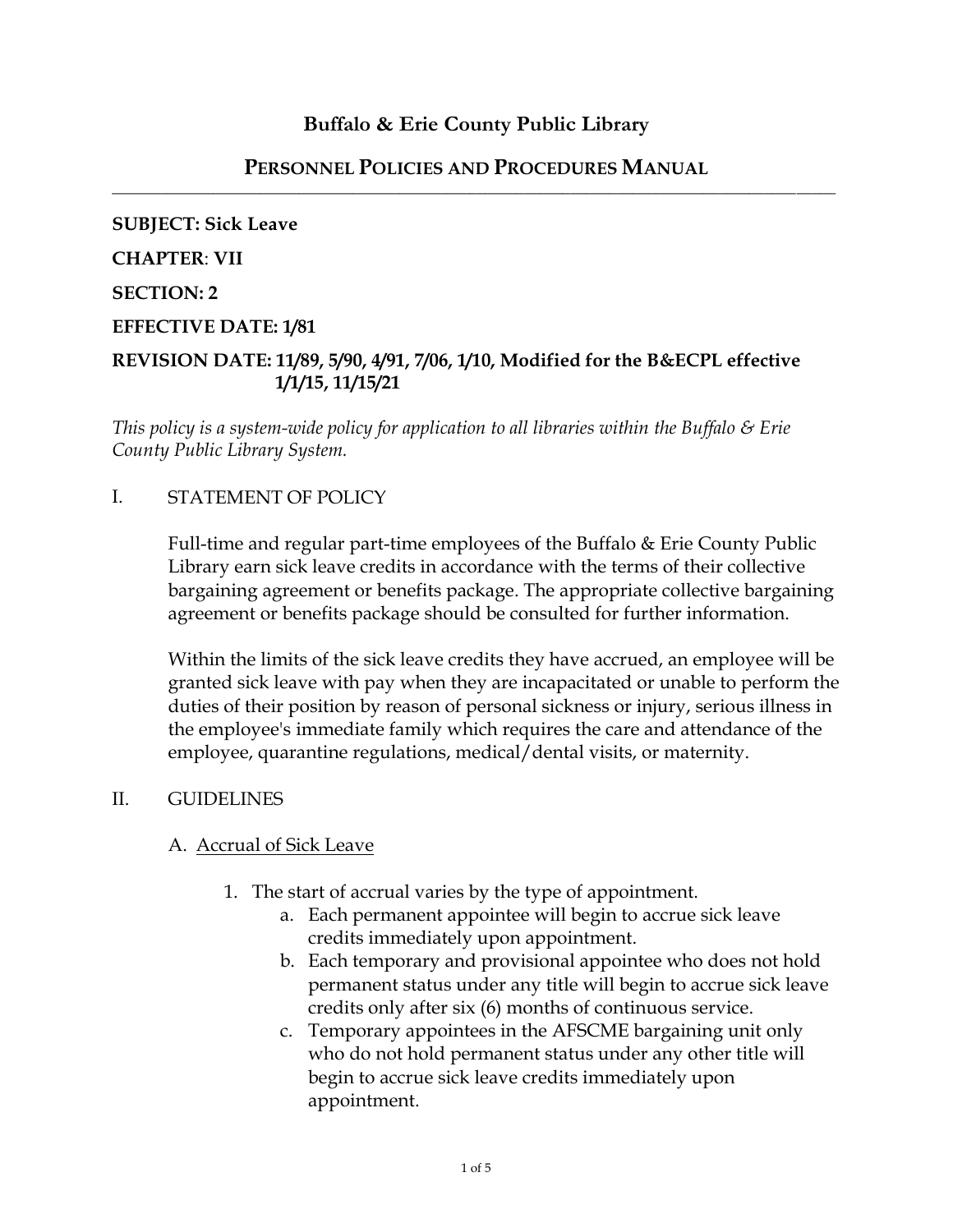- 2. The rate of accrual is dependent on factors such as the employee's status, type of appointment, and bargaining unit assignment. Employees should refer to their respective collective bargaining agreement or contact Human Resources.
- 3. Sick leave credits will be accrued only for each pay period in which the employee is on full pay status for 50% or more of the workdays in the pay period.
- 4. An employee's sick time accruals are noted on their bi-weekly pay stubs.
- 5. Employees may accrue unused sick leave up to the maximum allowed in the labor agreements or in policies designated for Managerial/ Confidential and non-represented employees.
	- a. A "bank" of unused sick leave credits provides excellent insurance in the event of serious injury or extended illness of any employee. The B&ECPL does not participate in the New York State Disability Insurance Program.
	- b. In general, employees are able to accrue a maximum of 1,800 hours of sick leave.
- 6. When a permanent employee resigns or retires and is later reemployed or reinstated into the same position within one (1) year following resignation or within two (2) years or four (4) years of returning from a recall or preferred list, respectively, sick leave credits accumulated at the time of separation from service shall be restored.

## B. Use of Sick Leave

- 1. Anticipated sick leave should be requested and approved in advance. Unanticipated sick leave should be approved promptly upon return to work.
- 2. An employee who utilizes sick leave for five (5) or more consecutive scheduled days of work must substantiate said leave, unless otherwise stated in the applicable collective bargaining agreement.
- 3. Charges against sick leave time for medical/dental visits (that must be made during work hours) only may be made in one (1) hour increments for all bargaining units and for Managerial/Confidential employees.
- 4. Sick leave shall not be granted in less than one (1) hour increments.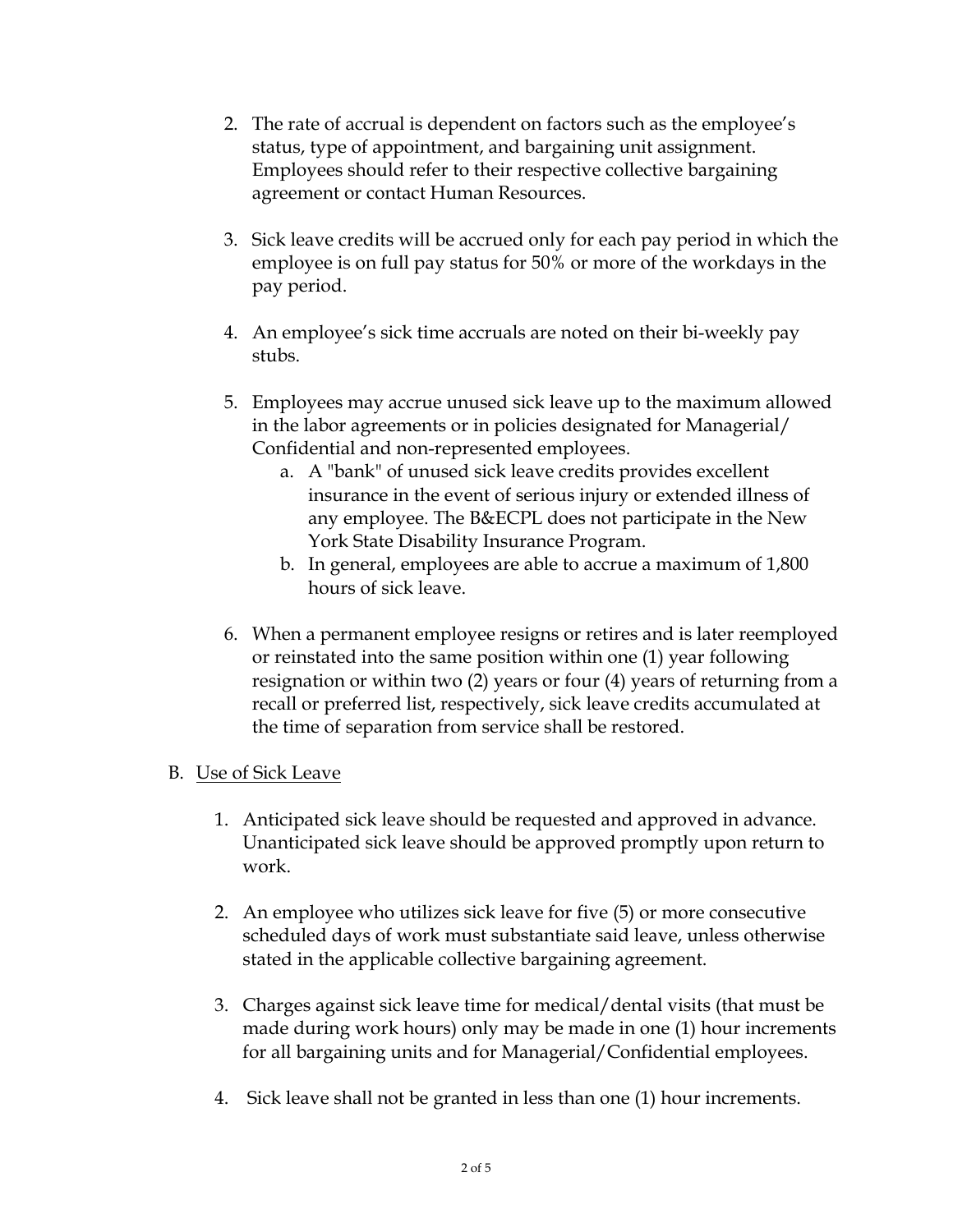## C. Approval of Sick Leave

- 1. To obtain approval and credit for the use of sick leave, the employee must complete and submit to the department head or designee one (1) copy of the Request for Leave form (PO-19).
- 2. A certificate or affidavit, issued by the attending physician, indicating incapacity and inability of the employee to perform their duties must be filed with Human Resources in cases of absence of five (5) or more consecutive workdays, unless otherwise stated in the applicable collective bargaining agreement. Human Resources may make further inquiries on any illness, regardless of certificate or affidavit.
- 3. If an employee fails to submit proof of illness to Human Resources when required to do so, the absence shall not be deductible from sick leave and shall be considered as time off without pay.
- 4. If, in the judgment of Human Resources or designee, the proof submitted does not justify the employee's absence, such absence shall not be deducted from sick leave and shall be considered time off without pay.
- 5. Charge of sick leave credit for a medical/dental appointment (if taken on other than a half or full day basis) must be reported on a Request for Leave form (PO-19), and an appointment card or a statement from the physician/dentist must be provided to Human Resources. The verification will be placed in the employee's medical file, not personnel file or payroll file.

## D. Call-In Procedure

- 1. Each day that absence is necessary under the sick leave provisions and established practices, employees must report to their department head (or the specific designee of the department head) within 30 minutes before the start of the employee's shift, except where otherwise stated in the employee's collective bargaining agreement.
- 2. The daily call-in report should include, insofar as possible, the general nature of the illness or injury (or in the case of illness in immediate family, the relationship and nature of illness) and the anticipated return date.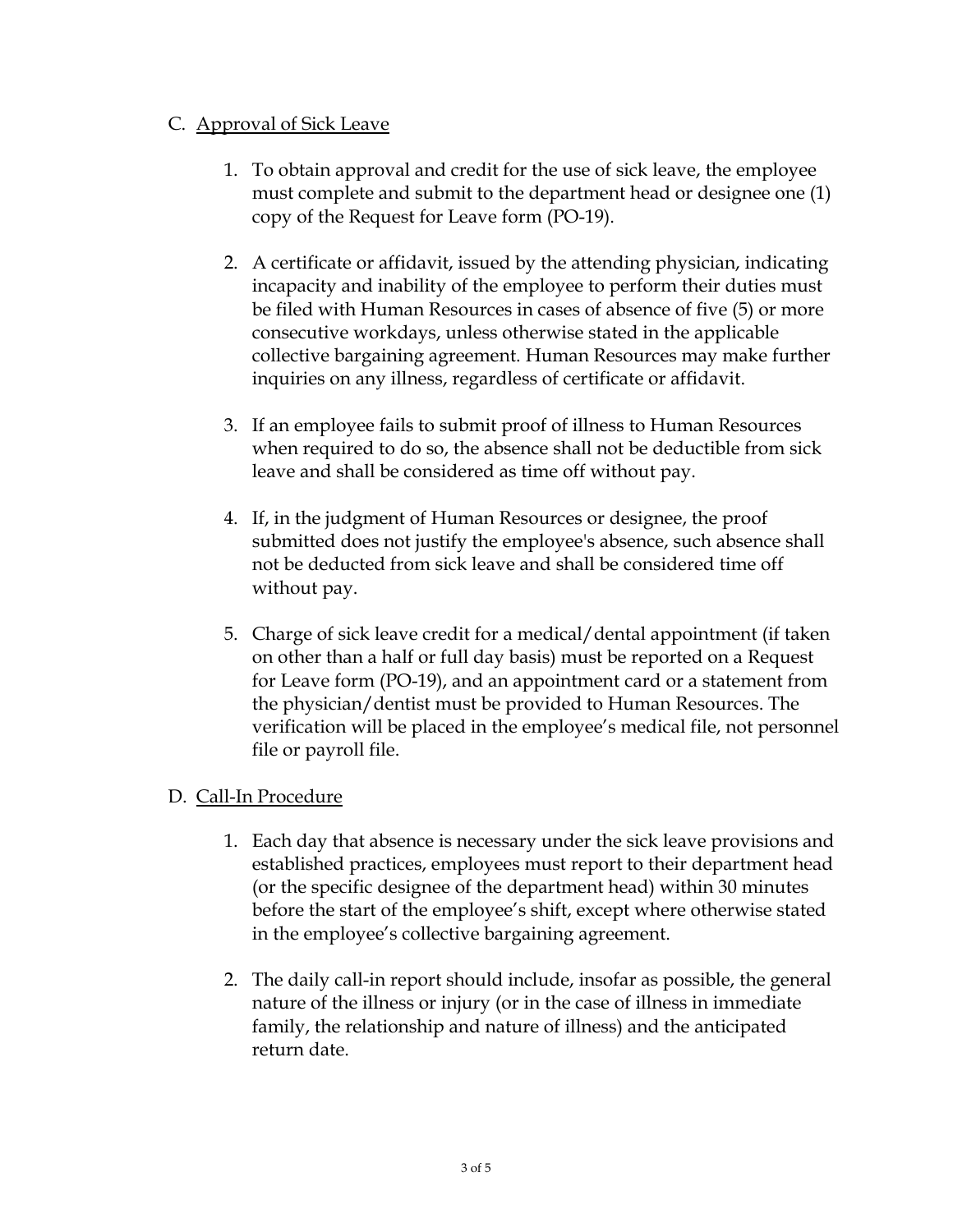- 3. It is essential that the call-in be made directly to the department head or the specific designee(s); call-in reports of absence to any other employee shall not be deemed proper notice.
- 4. Notification via text shall not constitute sufficient notice under this policy. Voicemail messages left on the appropriate telephone number designated for notification by the department shall be sufficient if the 30-minute notification time falls during non-working hours.
- 5. Information regarding employee illnesses and injuries is confidential and will only be shared with others who have a legitimate business need to know.
- 6. In cases of serious injury or accident, it is acceptable for a family member to report on behalf of the employee.
- 7. Daily call-in is required each and every day, except:
	- a. When illness is of anticipated short duration not exceeding five (5) days, employees must state, at time of initial call-in, the anticipated duration of absence. If they fail to do so, they are expected either to report to work the following workday or call in on a daily basis. Employees shall call in the day before their previously reported anticipated return date and report their present status.
	- b. When absence is the result of accident or serious illness and at the time of call-in there is no indication of duration of absence, it is expected that the employee or member of family will report more definite information secured from the attending physician regarding the apparent nature of illness or injury and anticipated return date within three (3) days after the initial callin.
	- c. When absence is the result of accident or serious illness and the attending physician indicates that an employee cannot return to work until a specified time, the employee is expected to return on the date indicated.
	- d. When an employee calls in and reports that the attending physician has informed them that they will be unable to work indefinitely due to extended illness, the employee is expected to report a return date as soon as one is determined.
- 8. Upon reporting illness/injury as stated above, employees shall promptly submit to Human Resources a certificate from their attending physician indicating the nature of illness and anticipated